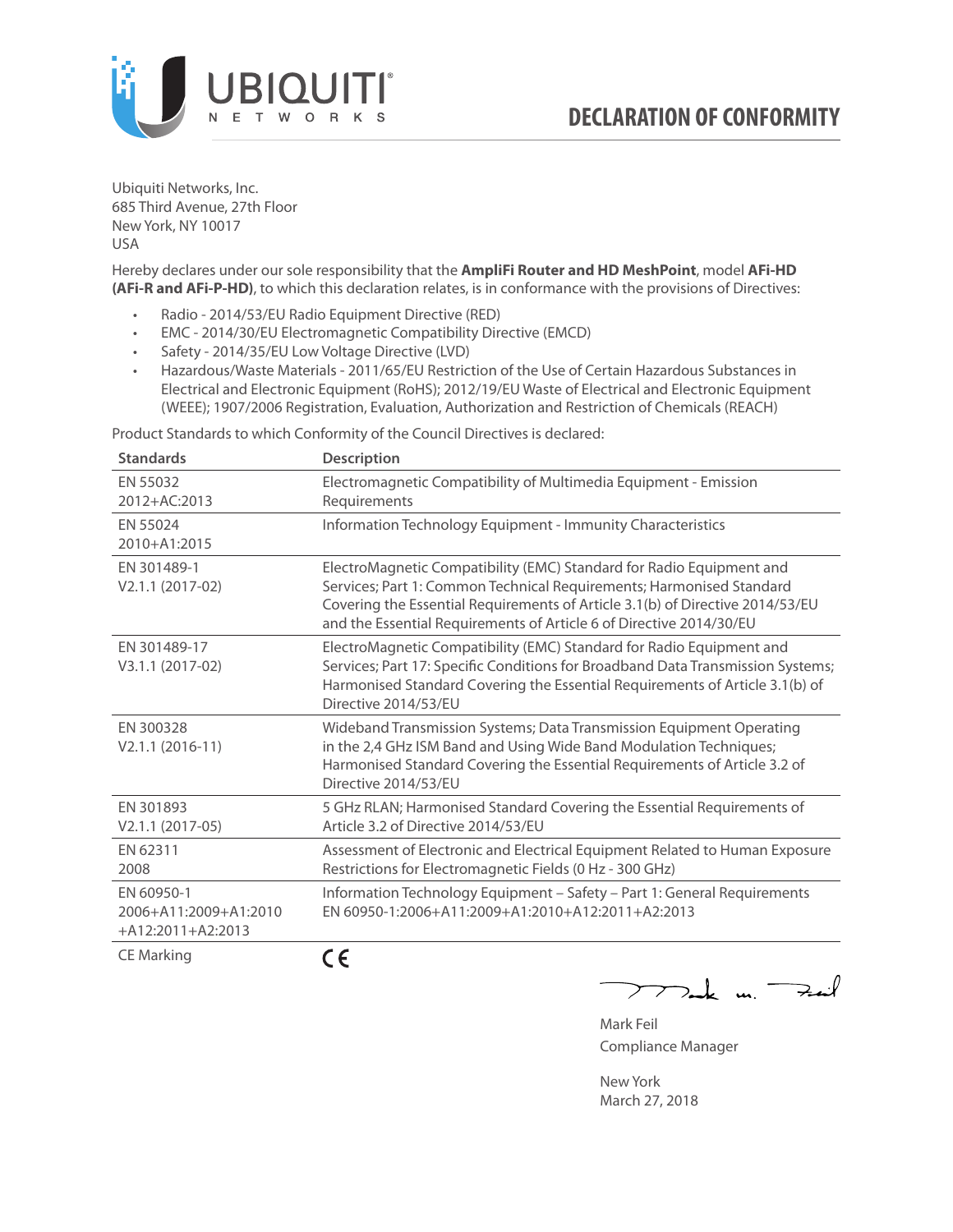

### **български** [Bulgarian]

С настоящото UBIQUITI NETWORKS декларира, че този тип радиосъоръжение AFi-HD (AFi-R и AFi-P-HD) е в съответствие с Директива 2014/53/ЕС.

### **Hrvatski** [Croatian]

UBIQUITI NETWORKS ovime izjavljuje da je radijska oprema tipa AFi-HD (AFi-R i AFi-P-HD) u skladu s Direktivom 2014/53/EU.

# **Čeština** [Czech]

Tímto UBIQUITI NETWORKS prohlašuje, že typ rádiového zařízení AFi-HD (AFi-R a AFi-P-HD) je v souladu se směrnicí 2014/53/EU.

### **Dansk** [Danish]

Hermed erklærer UBIQUITI NETWORKS, at radioudstyrstypen AFi-HD (AFi-R og AFi-P-HD) er i overensstemmelse med direktiv 2014/53/EU.

### **Nederlands** [Dutch]

Hierbij verklaar ik, UBIQUITI NETWORKS, dat het type radioapparatuur AFi-HD (AFi-R en AFi-P-HD) conform is met Richtlijn 2014/53/EU.

# **English**

Hereby, UBIQUITI NETWORKS declares that the radio equipment type AFi-HD (AFi-R and AFi-P-HD) is in compliance with Directive 2014/53/EU.

### **Eesti keel** [Estonian]

Käesolevaga deklareerib UBIQUITI NETWORKS, et käesolev raadioseadme tüüp AFi-HD (AFi-R ja AFi-P-HD) vastab direktiivi 2014/53/EL nõuetele.

### **Suomi** [Finnish]

UBIQUITI NETWORKS vakuuttaa, että radiolaitetyyppi AFi-HD (AFi-R ja AFi-P-HD) on direktiivin 2014/53/EU mukainen.

### **Français** [French]

Le soussigné, UBIQUITI NETWORKS, déclare que l'équipement radioélectrique du type AFi-HD (AFi-R et AFi-P-HD) est conforme à la directive 2014/53/UE.

### **Deutsch** [German]

Hiermit erklärt UBIQUITI NETWORKS, dass der Funkanlagentyp AFi-HD (AFi-R und AFi-P-HD) der Richtlinie 2014/53/EU entspricht.

### **Ελληνικά** [Greek]

Με την παρούσα ο/η UBIQUITI NETWORKS, δηλώνει ότι ο ραδιοεξοπλισμός AFi-HD (AFi-R και AFi-P-HD) πληροί την οδηγία 2014/53/ΕΕ.

### **Magyar** [Hungarian]

UBIQUITI NETWORKS igazolja, hogy a AFi-HD (AFi-R és AFi-P-HD) típusú rádióberendezés megfelel a 2014/53/EU irányelvnek.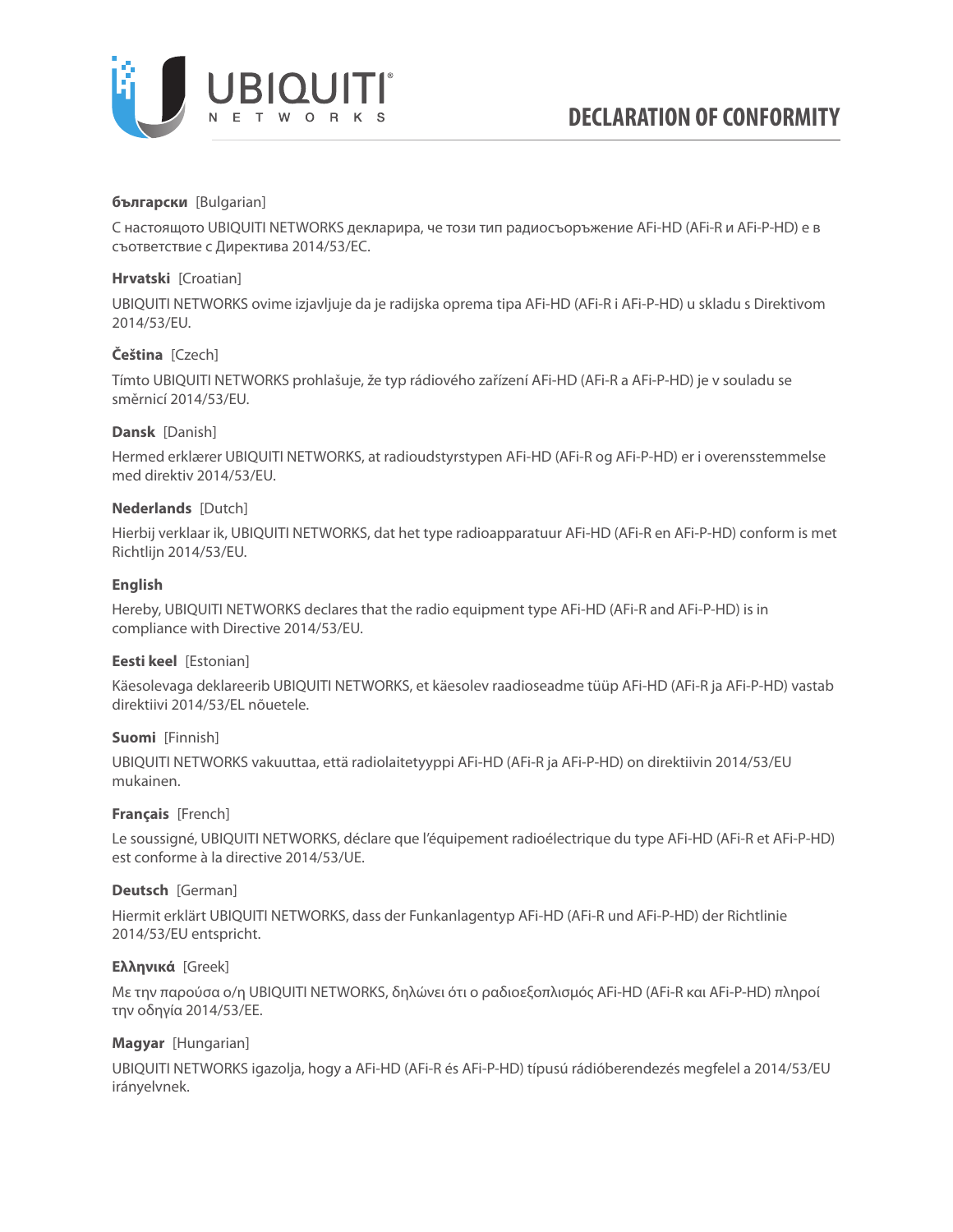

# **Íslenska** [Icelandic]

Hér með lýsir UBIQUITI NETWORKS yfir því að AFi-HD (AFi-R og AFi-P-HD) er í samræmi við tilskipun 2014/53/ESB.

### **Italiano** [Italian]

Il fabbricante, UBIQUITI NETWORKS, dichiara che il tipo di apparecchiatura radio AFi-HD (AFi-R e AFi-P-HD) è conforme alla direttiva 2014/53/UE.

### **Latviešu valoda** [Latvian]

Ar šo UBIQUITI NETWORKS deklarē, ka radioiekārta AFi-HD (AFi-R un AFi-P-HD) atbilst Direktīvai 2014/53/ES.

# **Lietuvių kalba** [Lithuanian]

Aš, UBIQUITI NETWORKS, patvirtinu, kad radijo įrenginių tipas AFi-HD (AFi-R ir AFi-P-HD) atitinka Direktyvą 2014/53/ES.

# **Malti** [Maltese]

B'dan, UBIQUITI NETWORKS, niddikjara li dan it-tip ta' tagħmir tar-radju AFi-HD (AFi-R u AFi-P-HD) huwa konformi mad-Direttiva 2014/53/UE.

# **Norsk** [Norwegian]

UBIQUITI NETWORKS erklærer herved at utstyret AFi-HD (AFi-R og AFi-P-HD) er i samsvar med direktiv 2014/53/EU.

# **Polski** [Polish]

UBIQUITI NETWORKS niniejszym oświadcza, że typ urządzenia radiowego AFi-HD (AFi-R i AFi-P-HD) jest zgodny z dyrektywą 2014/53/UE.

### **Português** [Portuguese]

O(a) abaixo assinado(a) UBIQUITI NETWORKS declara que o presente tipo de equipamento de rádio AFi-HD (AFi-R e AFi-P-HD) está em conformidade com a Diretiva 2014/53/UE.

### **Română** [Romanian]

Prin prezenta, UBIQUITI NETWORKS declară că tipul de echipamente radio AFi-HD (AFi-R și AFi-P-HD) este în conformitate cu Directiva 2014/53/UE.

### **Slovenčina** [Slovak]

UBIQUITI NETWORKS týmto vyhlasuje, že rádiové zariadenie typu AFi-HD (AFi-R a AFi-P-HD) je v súlade so smernicou 2014/53/EÚ.

# **Slovenščina** [Slovenian]

UBIQUITI NETWORKS potrjuje, da je tip radijske opreme AFi-HD (AFi-R in AFi-P-HD) skladen z Direktivo 2014/53/EU.

### **Español** [Spanish]

Por la presente, UBIQUITI NETWORKS declara que el tipo de equipo radioeléctrico AFi-HD (AFi-R y AFi-P-HD) es conforme con la Directiva 2014/53/UE.